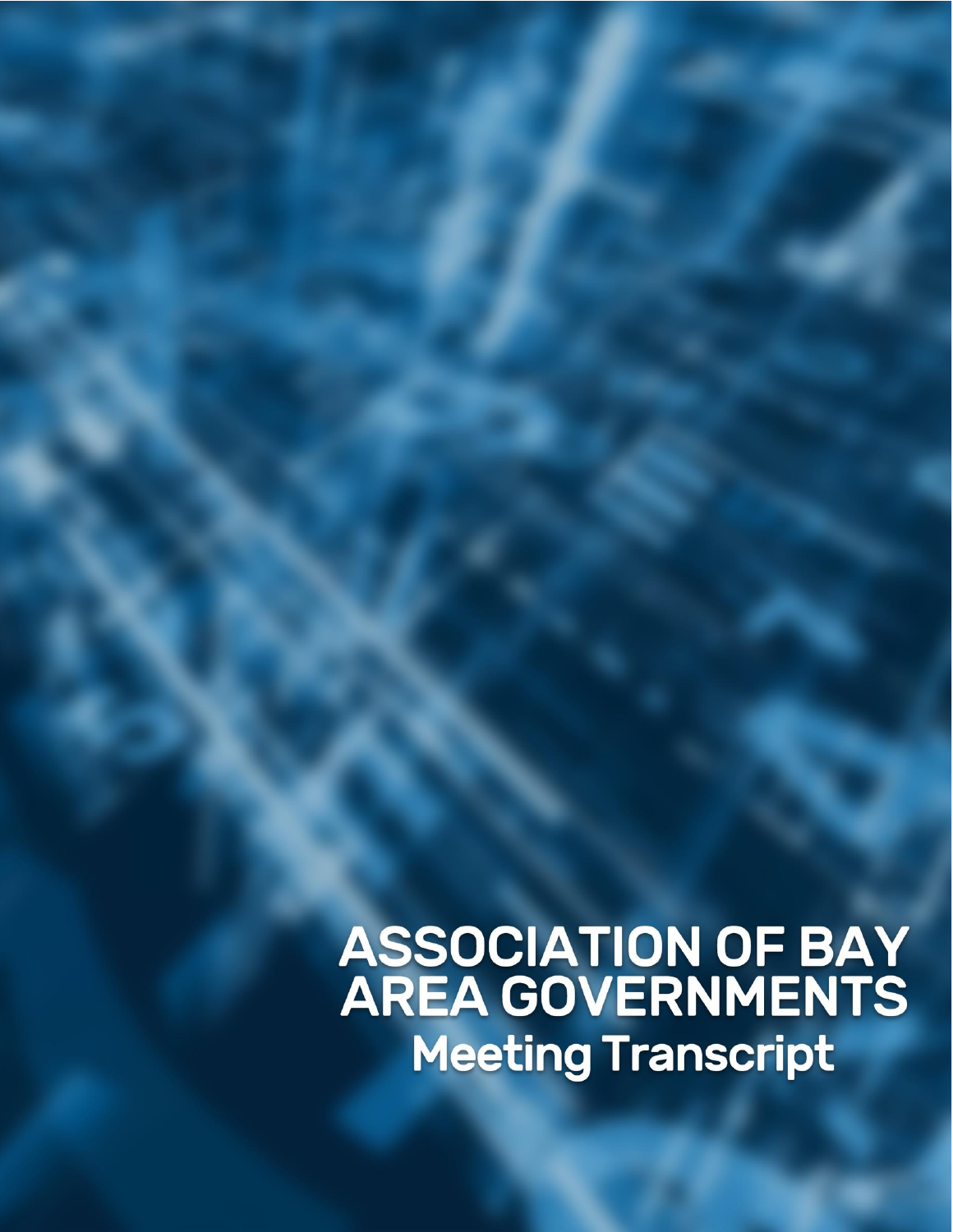**ABAG ACFA GOVERNING BOARD THURSDAY, JANUARY 20, 2022 5:15 PM KAREN MITCHOFF, CHAIR:** THANK YOU, JESS. AGAIN, WELCOME TO THE JANUARY 20, 2022 -- LOTS OF TWOS IN THERE. THE ABAG ADVANCING CALIFORNIA FINANCE AUTHORITY GOVERNING BOARD MEETING. MAY WE ROLL THE COVID ANNOUNCEMENT? [RECORDED MEETING PROCEDURES ANNOUNCEMENT] DUE TO COVID-19, THIS MEETING WILL BE CONDUCTED AS A ZOOM WEBINAR PURSUANT TO THE PROVISIONS OF ASSEMBLY BILL 361 WHICH SUSPENDS CERTAIN REQUIREMENTS OF THE BROWN ACT. THIS MEETING IS BEING WEBCAST ON THE ABAG WEBSITE. THE CHAIR WILL CALL UPON COMMISSIONERS, PRESENTERS, STAFF, AND OTHER SPEAKERS, BY NAME, AND ASK THAT THEY SPEAK CLEARLY AND STATE THEIR NAMES BEFORE GIVING COMMENTS OR REMARKS. PERSONS PARTICIPATING VIA WEBCAST AND ZOOM, WITH THEIR CAMERAS ENABLED, ARE REMINDED THAT THEIR ACTIVITIES ARE VISIBLE TO VIEWERS. COMMISSIONERS AND MEMBERS OF THE PUBLIC PARTICIPATION BY ZOOM, WISHING TO SPEAK, SHOULD USE THE RAISE HAND FEATURE OR DIAL STAR 9, AND THE CHAIR WILL CALL UPON THEM AT THE APPROPRIATE TIME. TELECONFERENCE ATTENDEES WILL BE CALLED UPON BY THE LAST FOUR DIGITS OF THEIR PHONE NUMBER. IT IS REQUESTED THAT PUBLIC SPEAKERS STATE THEIR NAMES AND ORGANIZATION, BUT, PROVIDING SUCH INFORMATION IS VOLUNTARY. WRITTEN PUBLIC COMMENTS RECEIVED AT INFOATBAYAREAMETRO.GOV BY 5 P.M., YESTERDAY, WILL BE POSTED TO THE ONLINE AGENDA AND ENTERED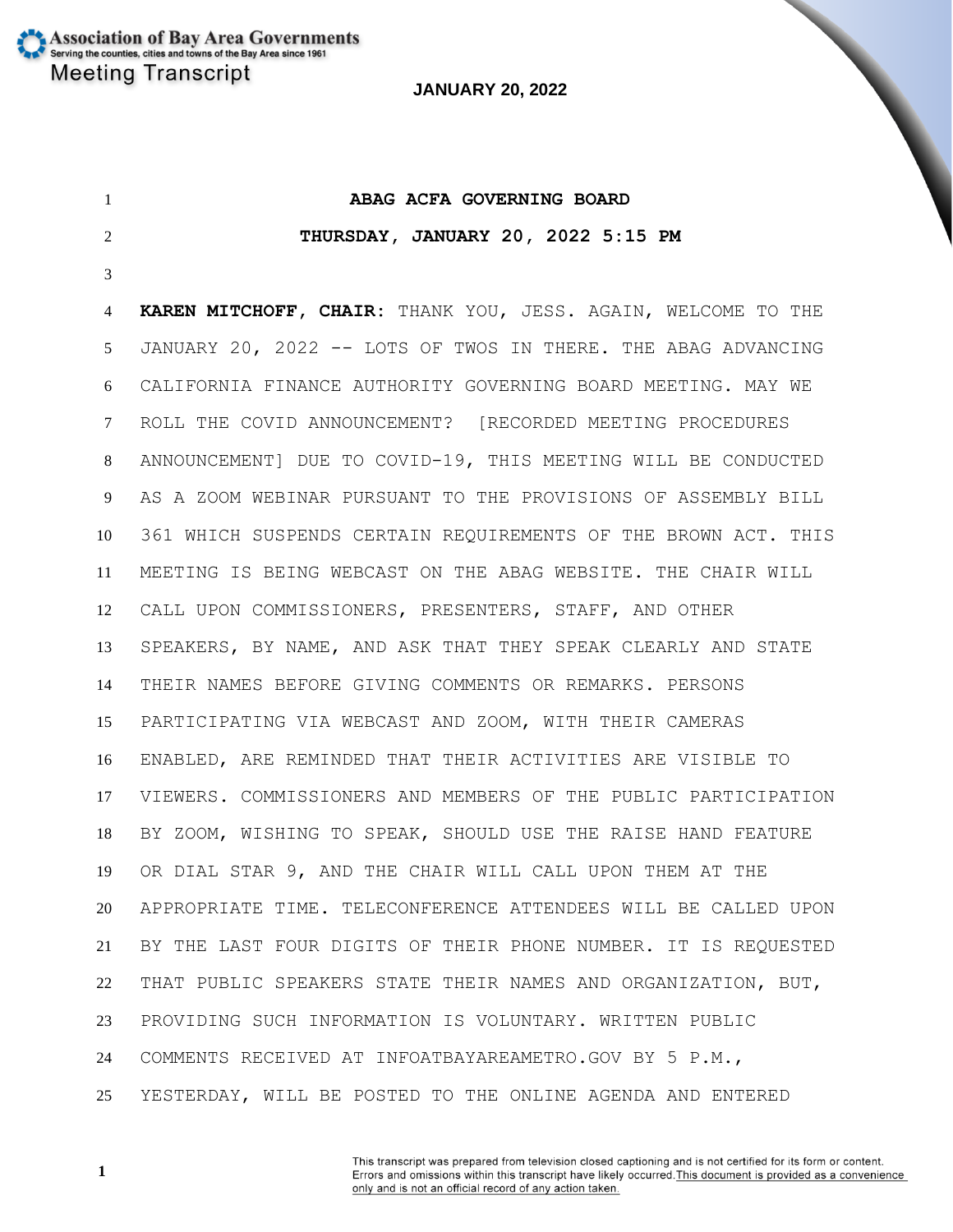**Association of Bay Area Governments** Serving the counties, cities and towns of the Bay Area since 1961 **Meeting Transcript** 

## **JANUARY 20, 2022**

 INTO THE RECORD, BUT WILL NOT BE READ OUT LOUD. IF AUTHORS OF THE WRITTEN CORRESPONDENCE WOULD LIKE TO SPEAK, THEY ARE FREE TO DO SO. THEY SHOULD RAISE THEIR HAND AND THE CHAIR WILL CALL UPON THEM AT THE APPROPRIATE TIME. A ROLL CALL VOTE WILL BE TAKEN FOR ALL ACTION ITEMS. PANELISTS AND ATTENDEES SHOULD NOTE THAT THE CHAT FEATURE IS NOT ACTIVE. IN ORDER TO GET THE FULL ZOOM EXPERIENCE, PLEASE MAKE SURE YOUR APPLICATION IS UP- TO-DATE. **KAREN MITCHOFF, CHAIR:** ROLL CALL, PLEASE. **CLERK, FRED CASTRO:** ARREGUIN? MITCHOFF? **KAREN MITCHOFF, CHAIR:** HERE. **CLERK, FRED CASTRO:** RAMOS? **BELIA RAMOS:** HERE. **CLERK, FRED CASTRO:** THANK YOU. QUORUM IS PRESENT. **KAREN MITCHOFF, CHAIR:** WONDERFUL. PUBLIC COMMENT? ANY ITEM NOT ON THE OUR AGENDA ANYONE IN THE PUBLIC WHO WISHES TO ADDRESS US ON? PUBLIC COMMENT MR. CASTRO?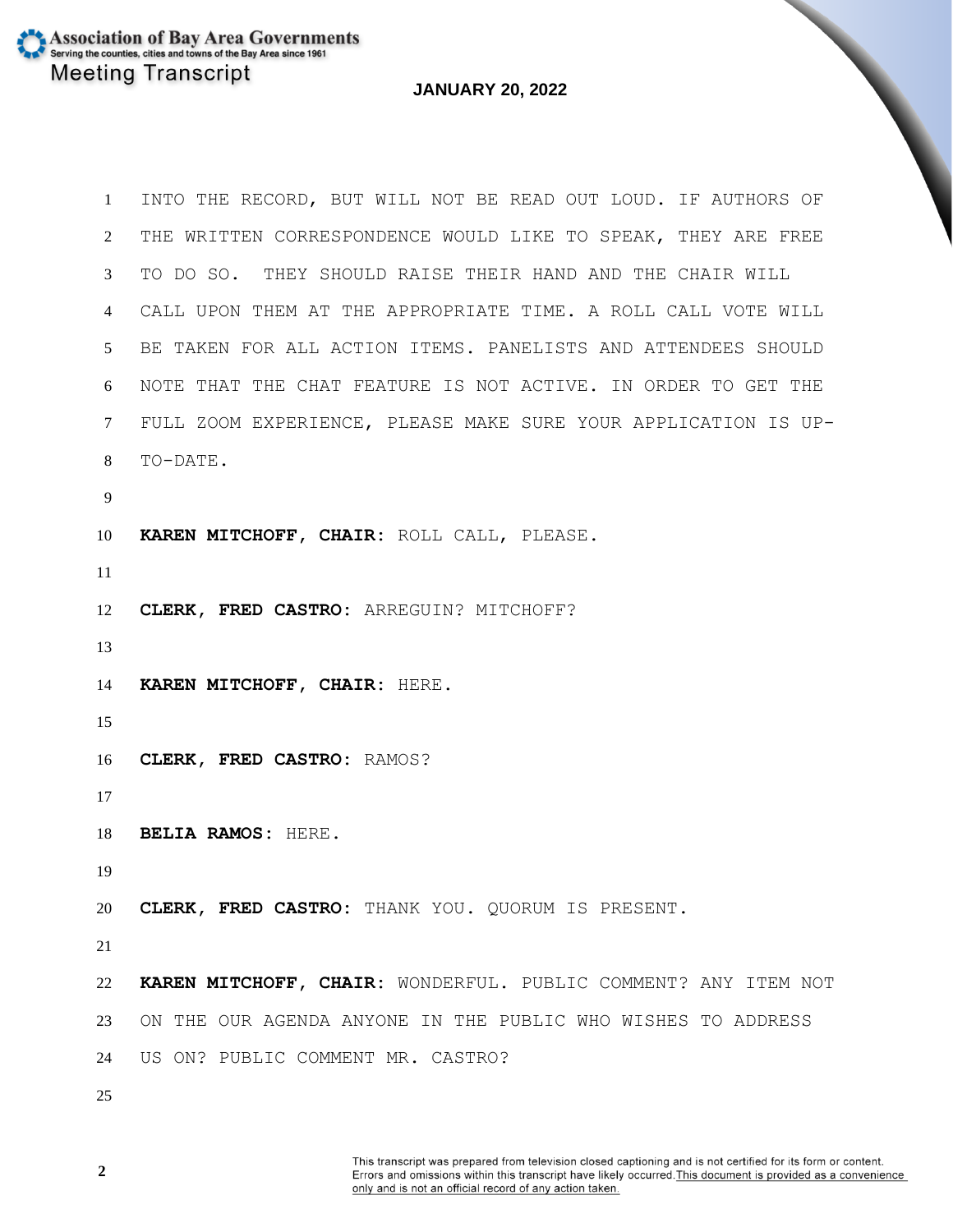**CLERK, FRED CASTRO:** THERE ARE NO MEMBERS OF THE PUBLIC WITH THEIR HAND RAISED, AND THERE WAS NO PUBLIC COMMENT SUBMITTED ON THIS ITEM. **KAREN MITCHOFF, CHAIR:** AND DO MY OTHER COLLEAGUES HAVE ANYTHING TO COMMENT ON? NO. MOVING ON. I DON'T EITHER, HAVE ANYTHING TO COMMENT ON. [AUDIO DIFFICULTIES] EXECUTIVE DIRECTOR'S REPORT. **THERESE MCMILLAN:** I THE FOLLOW THE THEME. NO REPORT AS WELL. **KAREN MITCHOFF, CHAIR:** THANK YOU. WE HAVE A CONSENT CALENDAR WITH TWO ITEMS. ANYTHING TO REMOVE? [AUDIO DIFFICULTIES] NOTHING. MR. CASTRO ANY PUBLIC COMMENT? **CLERK, FRED CASTRO:** THERE ARE NO MEMBERS OF THE PUBLIC WITH THEIR HAND RAISED, AND THERE WAS NO PUBLIC COMMENT SUBMITTED ON THIS ITEM. **KAREN MITCHOFF, CHAIR:** ALL RIGHT. SUPERVISOR RAMOS, I KNOW IS WAITING WITH BAITED BREATH TO MOVE THIS ITEM. AND MAYOR ARREGUIN IS WAITING TO SECOND IT, I KNOW. CORRECT? **JESSE ARREGUIN, VICE CHAIR:** CORRECT.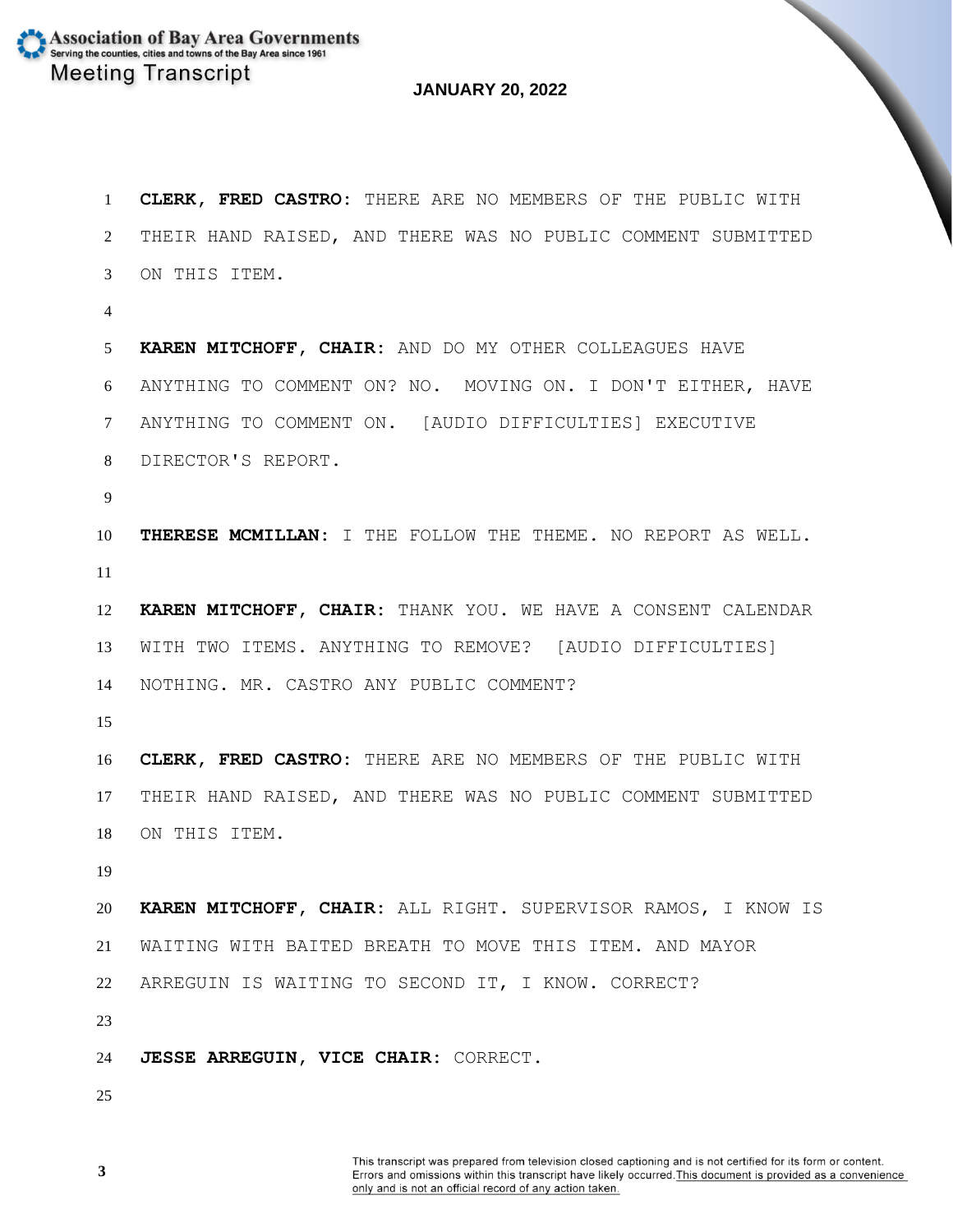**BELIA RAMOS:** CORRECT.

**KAREN MITCHOFF, CHAIR:** ROLL CALL VOTE.

 **CLERK, FRED CASTRO:** [ROLL CALL VOTE] PASSES UNANIMOUSLY BY ALL MEMBERS PRESENT.

 **KAREN MITCHOFF, CHAIR:** THANK YOU SO MUCH. MR. WOO IS GOING TO GIVE US THE REPORT ON OUR FINANCIAL STATEMENTS. ACTUALLY, THIS IS JUST ON CONTRACTS, ISN'T IT? AS I -- WELL, NO, IT'S FINANCIAL STATEMENTS. I'M SORRY. GO AHEAD MR. WOO.

 **RAYMOND WOO:** GOOD EVENING COMMISSIONERS. THIS IS RAYMOND WOO. I'M REPORTING ON THE ABAG FAN FINANCIAL STATEMENTS AS OF OCTOBER 31ST, 2021. THIS IS AN AUDIT FINANCIAL STATEMENTS FOR THE PERIOD FOR THE REPORTING PERIOD WE ARE HAVING A \$28,000 OF SURPLUS. ON THE REVENUE SIDE, WE'RE REPORTING \$241,000. AND IT IS BELOW THE ADOPTED BUDGETS, AND WE'RE SEEING [INDISCERNIBLE] ITEMS AND THE FINANCIAL SERVICE REVENUES IS COMING BELOW BUDGET. AND, ALSO, ON THE EXPENDITURE SIDE, TOTAL EXPENDITURES REPORTED FOR THE PERIOD IS \$212,000. THE BUDGET TRANSFER HASN'T TAKEN PLACE YET. OTHER THAN THAT, THERE IS NOT MUCH ISSUES THAT WE ARE SEEING IN THIS FINANCIAL STATEMENTS. WITH THAT, I'M HAPPY TO ANSWER ANY OF YOUR QUESTIONS.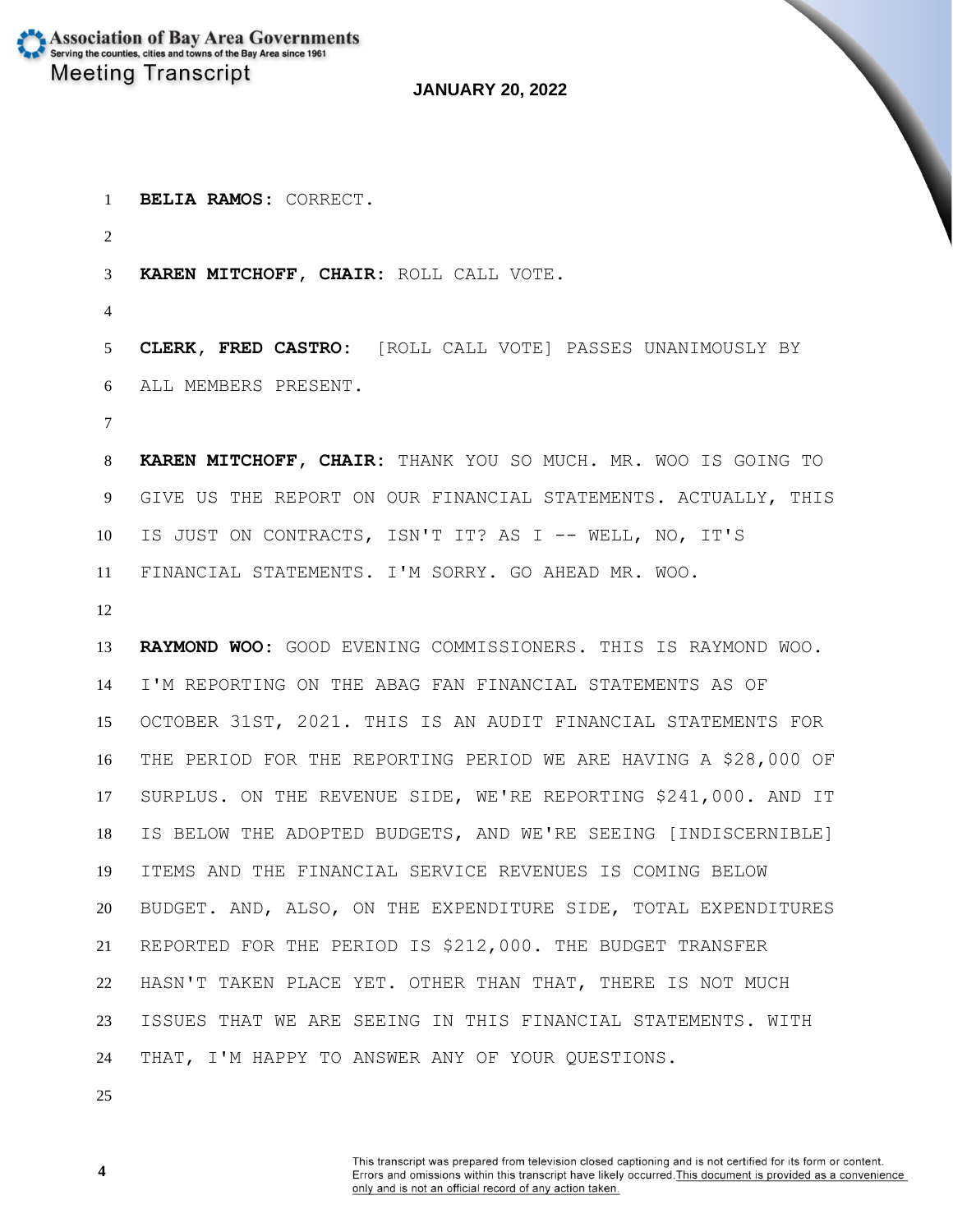**KAREN MITCHOFF, CHAIR:** THANK YOU. DO MY COLLEAGUES HAVE ANY QUESTIONS? NO. YOU'RE STATING THAT IT'S BELOW WHERE WE SHOULD BE. WHERE SHOULD WE BE ABOUT? 35,000? I'M TRYING TO FIGURE **RAYMOND WOO:** FOR REVENUE \$241,000 THAT'S 28% AS OF THE END OF OCTOBER. **KAREN MITCHOFF, CHAIR:** WE'RE MORE THAN A QUARTER OF THE WAY. **RAYMOND WOO:** 33%. **KAREN MITCHOFF, CHAIR:** DOES ANYONE IN THE PUBLIC WISH TO ADDRESS US MR. CASTRO? **CLERK, FRED CASTRO:** THERE ARE NO MEMBERS OF THE PUBLIC WITH THEIR HAND RAISED, AND THERE WAS NO PUBLIC COMMENT SUBMITTED ON THIS ITEM. **KAREN MITCHOFF, CHAIR:** OKAY. AND THIS TIME I KNOW THAT MAYOR ARREGUIN WANTS TO MOVE IT, AND SUPERVISOR RAMOS WANTS TO SECOND IT. AND, SO, I WOULD LIKE ROLL CALL BASED ON THEIR MOTION AND SECOND, PLEASE. **CLERK, FRED CASTRO:** YES, MA'AM. MAYOR ARREGUIN?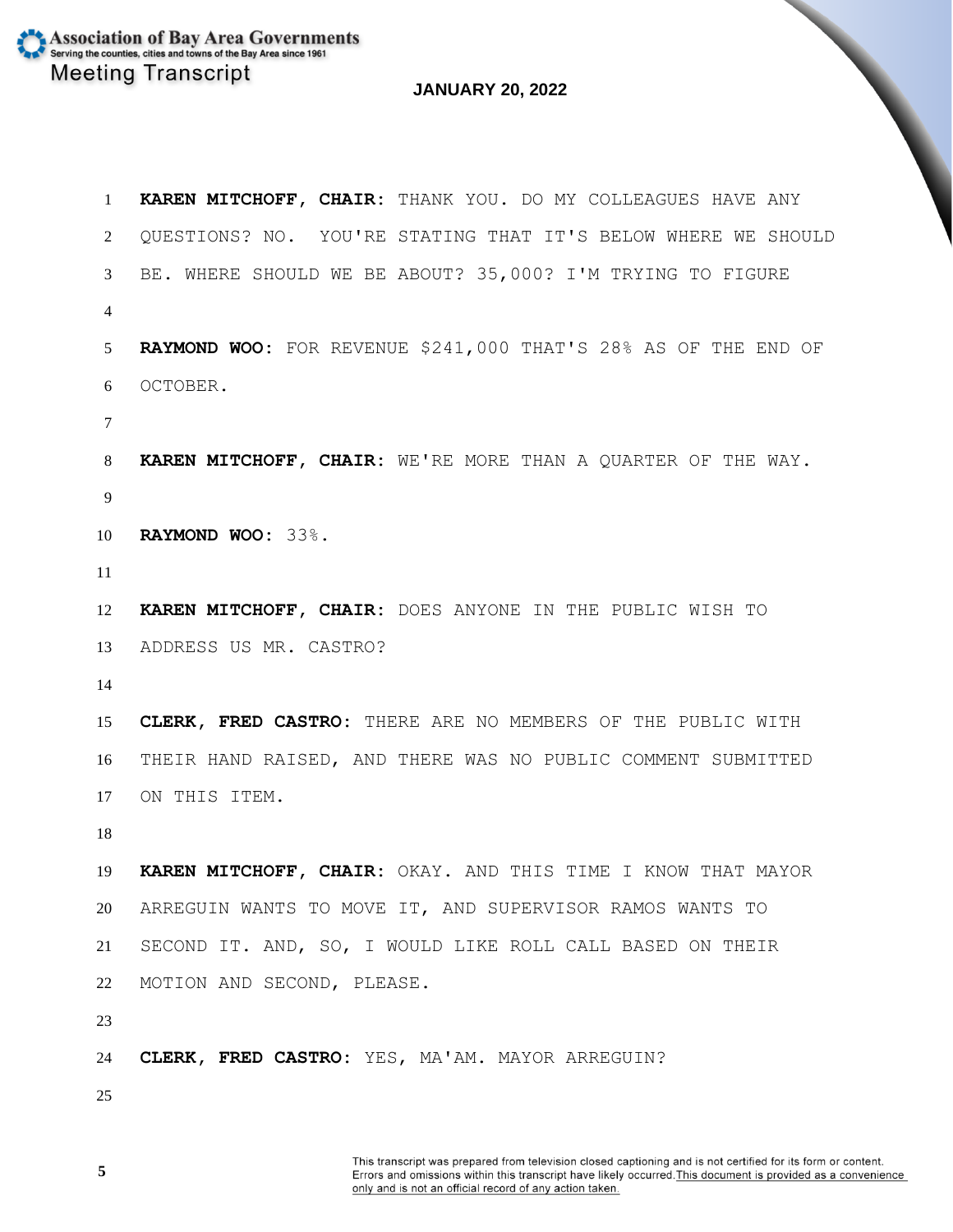**Association of Bay Area Governments** Serving the counties, cities and towns of the Bay Area since 1961 **Meeting Transcript** 

## **JANUARY 20, 2022**

 $\overline{\phantom{0}}$ 

 **JESSE ARREGUIN:** YES. **CLERK, FRED CASTRO:** CHAVEZ IS ABSENT. SUPERVISOR MITCHOFF? **KAREN MITCHOFF, CHAIR:** YES. **CLERK, FRED CASTRO:** RAMOS? **BELIA RAMOS:** YES. **CLERK, FRED CASTRO:** PASSES UNANIMOUSLY BY ALL MEMBERS PRESENT. **KAREN MITCHOFF, CHAIR:** THANK YOU SO MUCH. WE WILL ADJOURN. OUR

NEXT MEETING IS MARCH 17TH, 2022. [ADJOURNED]